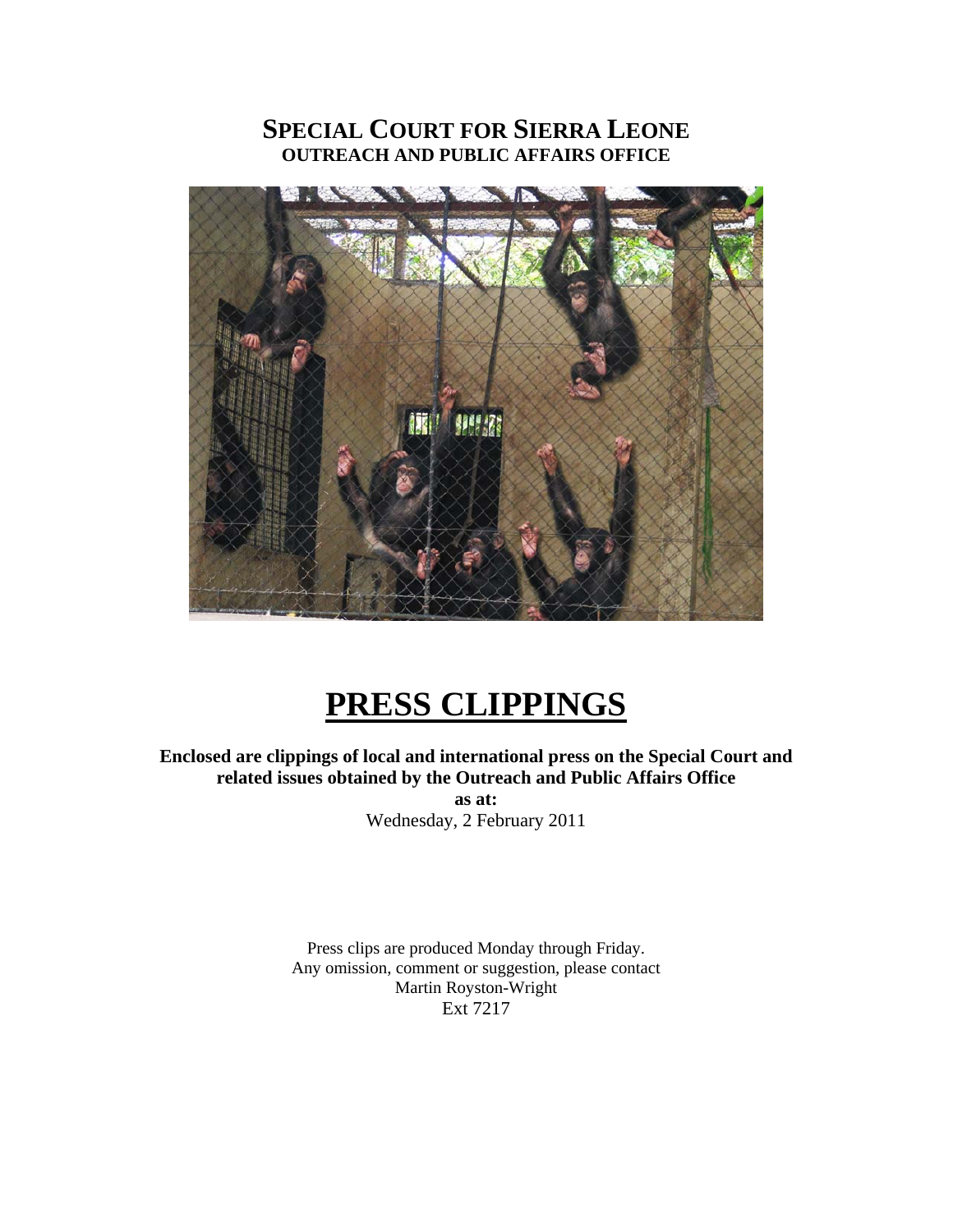| <b>International News</b>                                                        |           |
|----------------------------------------------------------------------------------|-----------|
| Liberia's Taylor to Be Called Witness in Arms Case / Reuters                     | Page 3    |
| <b>ICC Prosecutor Under Fire as African Union Backs Kenya / Voice of America</b> | Pages 4-5 |
| RTLM Ghost Looms Over Kenya / Radio Netherlands Worldwide                        | Pages 6-7 |
| Bosnian Police Arrest Sarajevo War Crimes Suspect / Reuters                      | Page 8    |
| Arab Lawyers Call for Support for Hariri Tribunal / The Associated Press         | Page 9    |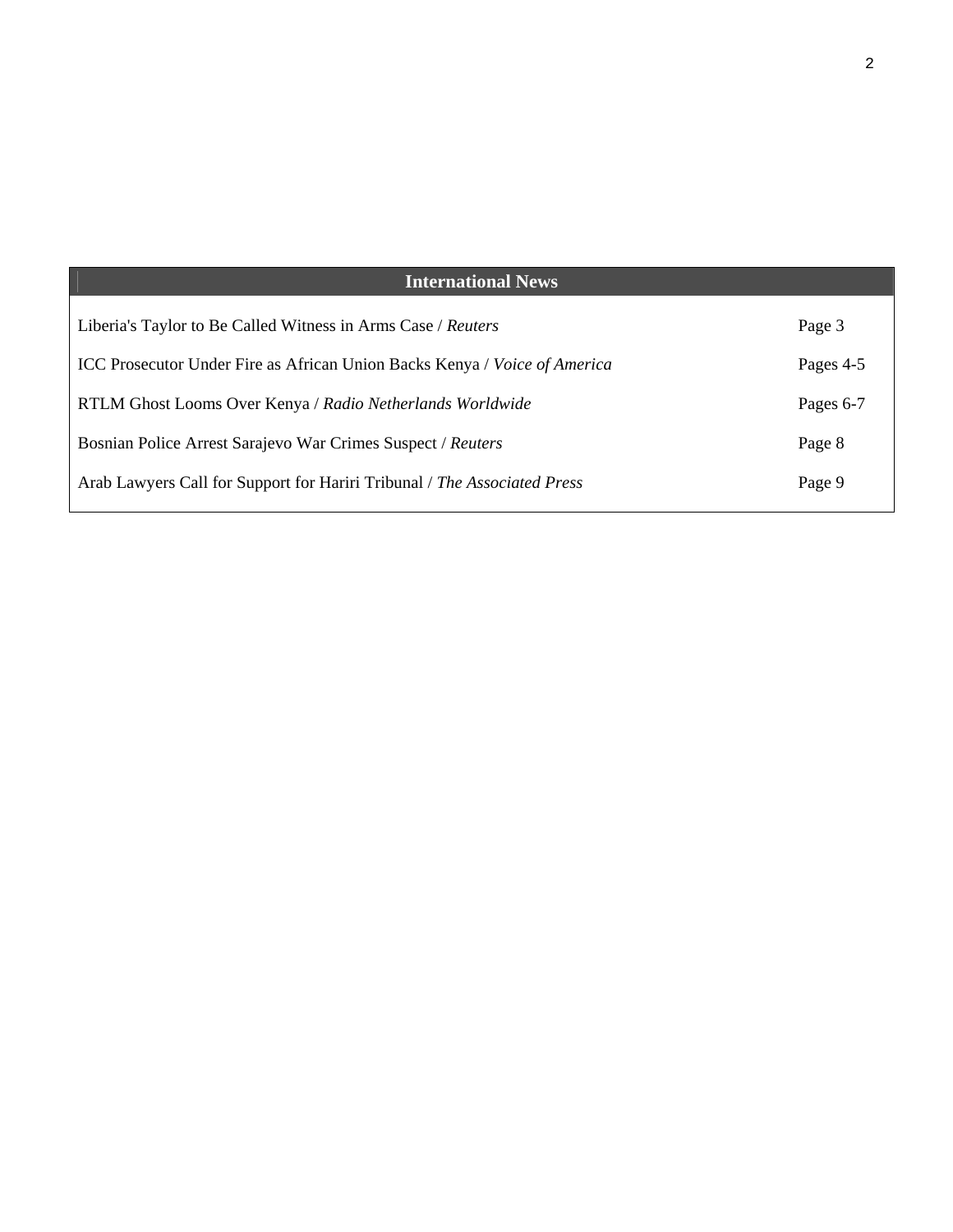Reuters Wednesday, 2 February 2011

### **Liberia's Taylor to be called witness in arms case**



AMSTERDAM (Reuters) - A court hearing the case of a Dutch businessman accused of smuggling arms to Liberia said on Tuesday it would call the country's former president Charles Taylor, currently on trial for war crimes at The Hague, as witness.

The court in Den Bosch agreed on Tuesday to a request by the defence of Guus Kouwenhoven, who is accused of smuggling arms to Taylor's government between 2001 and 2003 in contravention of U.N. sanctions, to call on Taylor at a date to be determined.

A Dutch court sentenced Kouwenhoven in 2006 to eight years in jail after finding him guilty of the smuggling charges but acquitted him of war crimes for lack of evidence. An appeals court then acquitted Kouwenhoven of arms dealing in 2008.

But last year the Dutch Supreme Court quashed the lower court's decision to acquit Kouwenhoven and ordered a new appeal hearing. The next pre-trial hearing in the process is scheduled for March 1 at the court in Den Bosch.

Known as "Big Gus" in Liberia, the former executive of the Oriental Timber Corp. and the Royal Timber Co. was accused of selling arms in exchange for timber concessions in Liberia, dubbed the "blood timber" trade by campaigners.

The charges stem from Liberia's civil war that started in 1989, spilled across borders, killed a quarter of a million people and spawned a generation of child soldiers.

Taylor has been on trial at the U.N.-backed Special Court for Sierra Leone in The Hague since June 2007, facing 11 charges of war crimes and crimes against humanity. A judgement in his case is expected this year.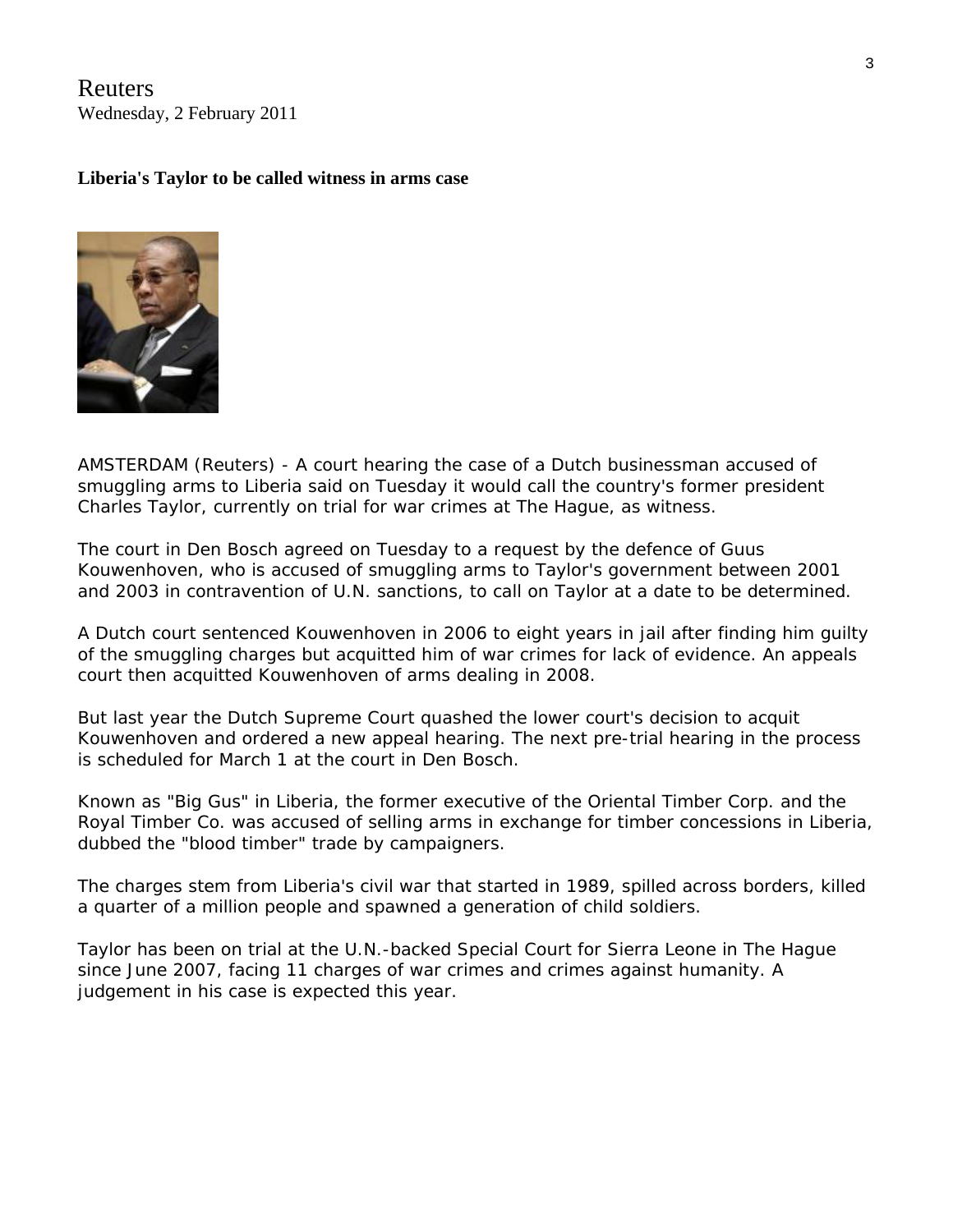Voice of America Monday, 31 January 2011

### **ICC Prosecutor Under Fire as African Union Backs Kenya**

### Michael Onyiego



#### **Photo: AP**

*President of the Assembly of State Parties to the Rome Statute of the International Criminal Court, Christian Wenaweser, speaks about Kenya's quest to seek deferral of cases against six prominent Kenyans in connection with country's post election violence, in Nairobi, Kenya, January 28, 2011* 

International Criminal Court Prosecutor Luis Moreno-Ocampo is under fire as the African Union backs Kenya in its bid to stall trials aimed at the country's election violence.

Once viewed in Kenya as a hero, ICC Prosecutor Luis Moreno-Ocampo is now under fire in Africa, as the country moves forward with plans to forgo its own proceedings at the international court.

The prosecutor was, just months prior, seen as Kenya's only hope for justice. After naming surprise suspects in his two cases probing Kenya's violence, however, he has been accused of being "drunk with power" by Kenyan politicians.

The African Union is now jumping into the fire. Speaking at the A.U. Summit in Addis Ababa over the weekend, Chairman Jean Ping assured the Court of African support, but accused Moreno-Ocampo of bias. Ping highlighted the lack of court action in Gaza, Iraq and Burma (Myanmar) as evidence of a double-standard against African states.

On Sunday, the Executive Council of the African Union endorsed Kenya's request for deferral. The Summit will close Monday with a final session involving Africa's leaders. If the session produces support for Kenya, the continental body could then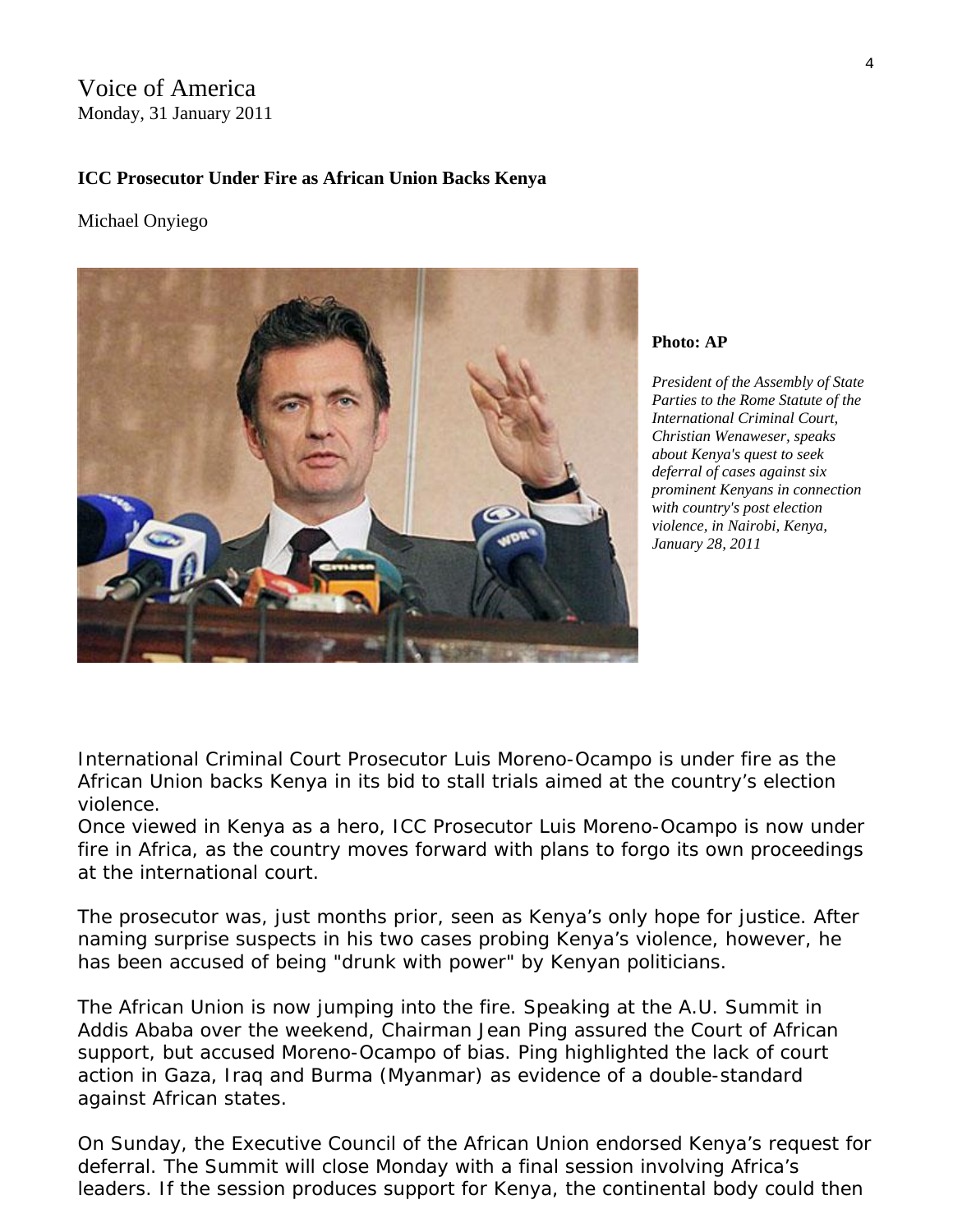submit a formal request to the U.N. Security Council. Last week, the leader of the International Criminal Court's member states, President of the Assembly of States Parties Christian Wenaweser, warned against such a course of action.

"I have made it quite clear that from the perspective of the States Parties this would be a far more problematic course of action that has a number of legal and political pitfalls," said Wenaweser. "First of all, it would not be an expression of continued cooperation with the court by the Kenyan government. It would also implicitly be a statement that the situation here poses a threat to international peace and security."

In its bid to defer the Kenyan trial, leaders in Nairobi are arguing for a local mechanism to deal with the violence.

Wenaweser expressed support for the local efforts, but urged Kenya to work with the court, rather than around it. The Liechtensteiner diplomat told reporters the ICC judges also could grant Kenya a deferral if evidence of substantial efforts made towards a local mechanism were presented.

Kenya attempted to address the 2007-2008 post-election chaos through the Truth, Justice and Reconciliation Commission, established in 2009. Despite many hopes, an ethics scandal engulfed its chairman and the commission never began work. Many politicians believe the judicial reforms envisioned in the new constitution will help address the violence.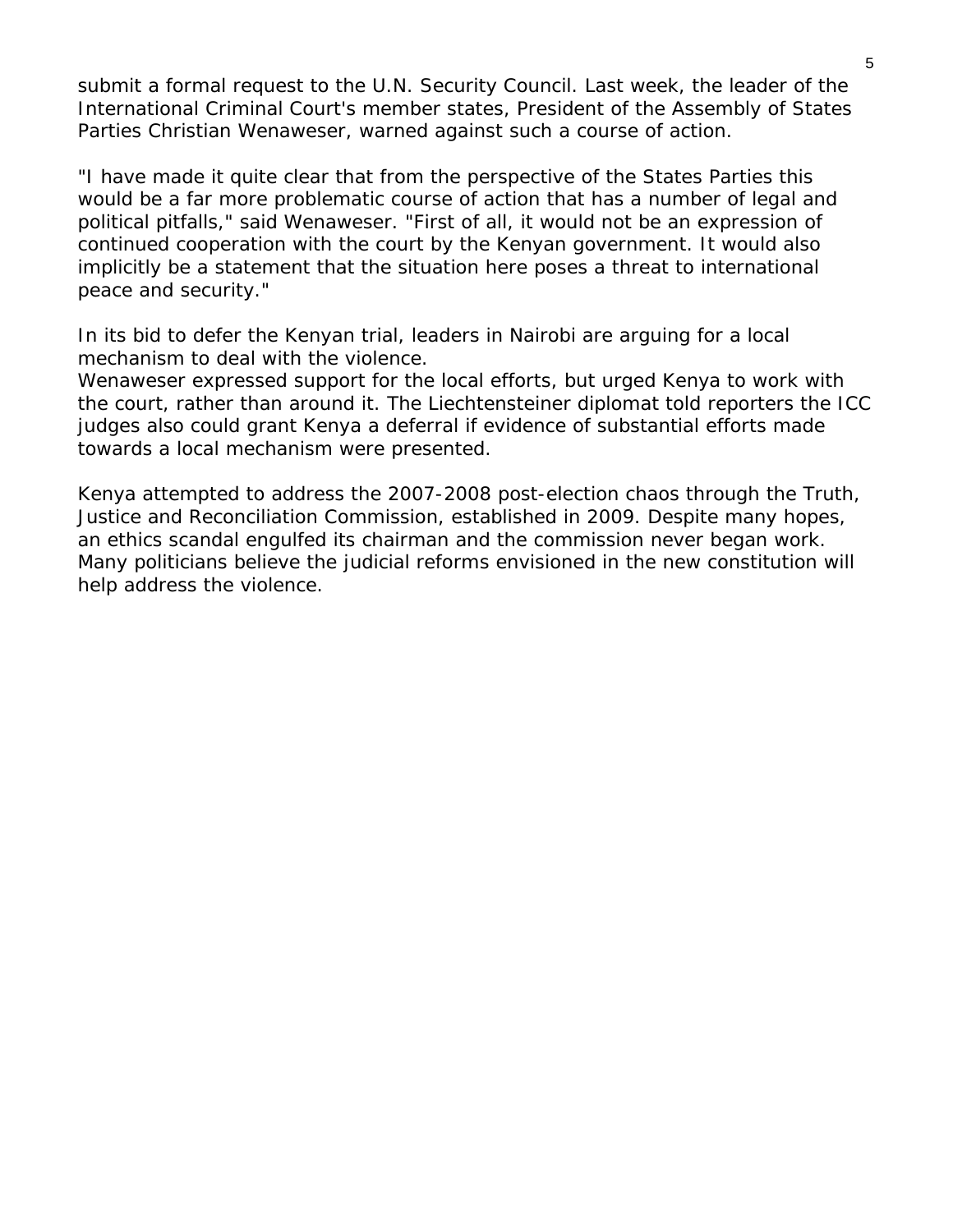### Radio Netherlands Worldwide

Wednesday, 2 February 2011

### **RTLM ghost looms over Kenya**

#### By Linawati Sidarto



*Nairobi, Kenya* 

Radio journalist Joshua Arap Sang was the only nonpolitician among the six Kenyans named by the International Criminal Court in December as the alleged masterminds of the country's post-election violence.

Experts, however, warn against comparisons between Kenya's Kass FM and Rwanda's notorious RTLM.

In his long awaited announcement, ICC Chief Prosecutor Luis Moreno Ocampo described Sang as "a prominent member of the community, due to his position as a broadcaster on the most popular vernacular radio station, Kass FM." Ocampo accused him of crimes against humanity in the mass violence following Kenya's elections in December 2007, which left 1,300 people dead and more than 300,000 displaced. "Sang used coded language disseminated through radio broadcasts to help coordinate the attacks," Ocampo said.

Kass FM is among Kenya's many vernacular radio stations, broadcasting in Kalenjin, one of the dozens of languages spoken in the country. It boasts to be the leading radio station in the Rift Valley region - a hot spot during the post-election violence - with five million daily listeners. Most Kalenjins are supporters of the Orange Democratic Party, which contested the outcome of the elections won by rival Party of National Unity.

Sang, host of a morning talk show, "is the most influential among the Kass announcers. If he said something, people would notice," said Keith Somerville, journalism lecturer at the UK's Brunel University. "If he interviews a politician, people would say: he was on Sang's programme, so it must be OK. For his language community he was a trusted voice."

The broadcaster has refuted all the allegations, and continues to host his show "which remains immensely popular, if not even more so after the ICC revelation," a Nairobi-based radio journalist said. ICC judges will come out with a decision sometime in March as to whether there is enough evidence to start a trial against the six men.

Somerville pointed to the difficulty of proving that Sang incited violence, given that there is virtually no monitoring on vernacular radio and that there are few transcripts available of the show. "The problem is that there's such little transcript material available."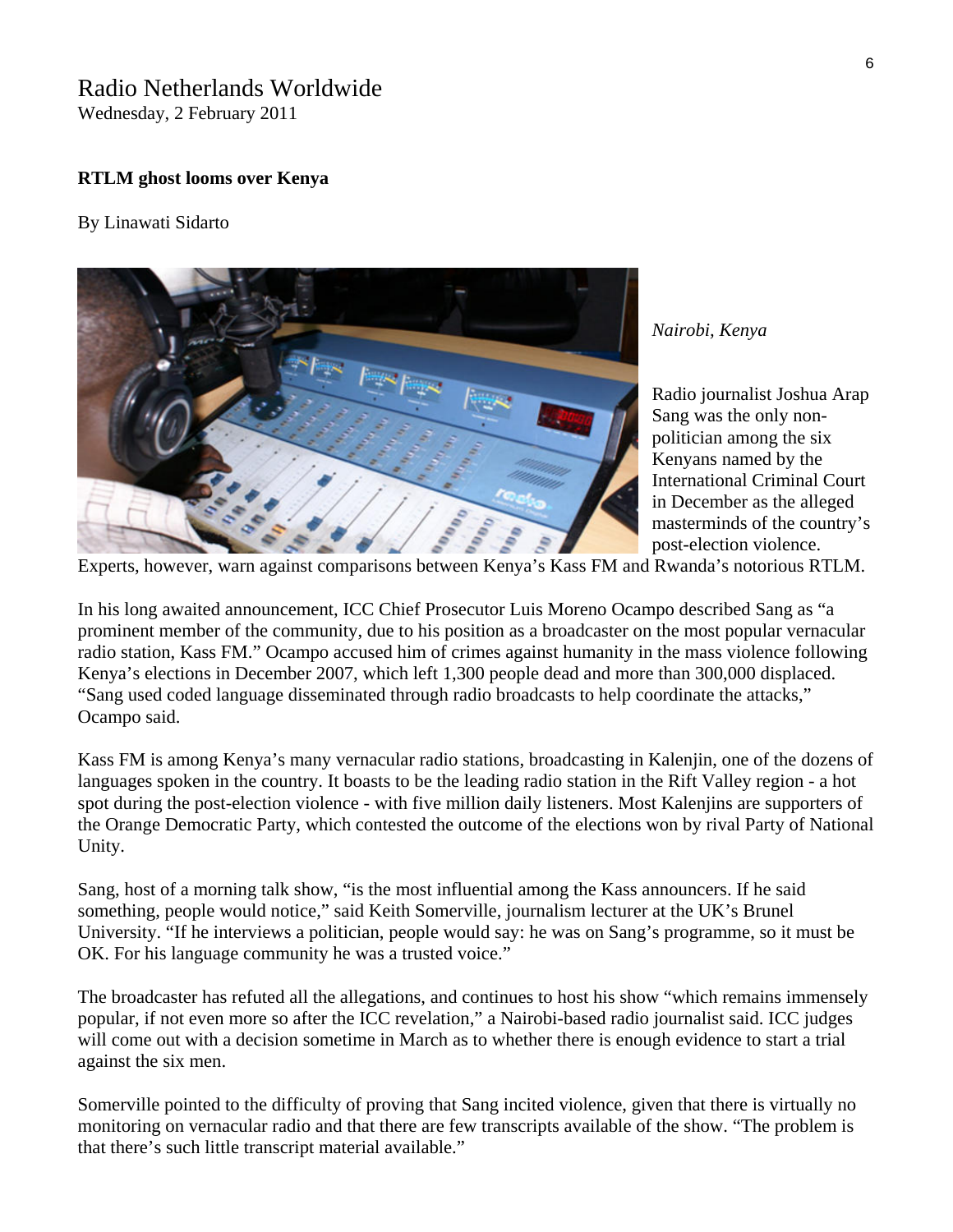For many, the assertions against Sang conjure up memories of Radio Télévision Libre des Mille Collines and its role in the 1994 Rwanda genocide. Political scientist Scott Strauss of the US' University of Wisconsin worries that the media is singled out in violence cases due to the RTLM precedent. "My experience with these media cases is that prosecutors choose them because it's something that audiences around the world can easily understand because of RTLM."

Thierry Cruvallier, a journalist who wrote a book on the International Criminal Tribunal for Rwanda trials, expressed the same trepidation: "There's certainly a risk that a court like the ICC takes on such a case for the symbol it stands for rather than the seriousness of the evidence."

Somerville draws a clear line between RTLM and Kass FM, pointing out that the former was "clearly set up with a purpose. Over a long period of time, since it started until the time of the genocide, it fed a constant diet of dehumanising Tutsis. You certainly didn't get that consistency of message from Kass."

Kass FM is more comparable to something like the US' Fox TV, which is often accused of propagating conservative ideas, Sommerville says. "Media outlets in western countries also often represent a particular viewpoint. But in a country like Kenya, one doesn't have the recourse to the rule of law like we do in Western Europe."

He further points out that key problems in Kenya's vernacular radio is a lack of professionalism. "Sometimes inflammatory material is broadcast because the stations don't have the expertise to deal with controversial subjects." Journalists in Kenya also do not enjoy proper legal protection, Sommerville says. "If a powerful politician walks in your door and demands air time, who will dare to say 'no'?"

Senior Kenyan journalist Horace Awori stressed that "hate speech still takes place because the culture of impunity still exists. " Awori further said that "strict codes of conduct for practitioners with severe penalties are needed both for the media personnel and politicians in particular. Those to enforce these measures need to be empowered and to be independent."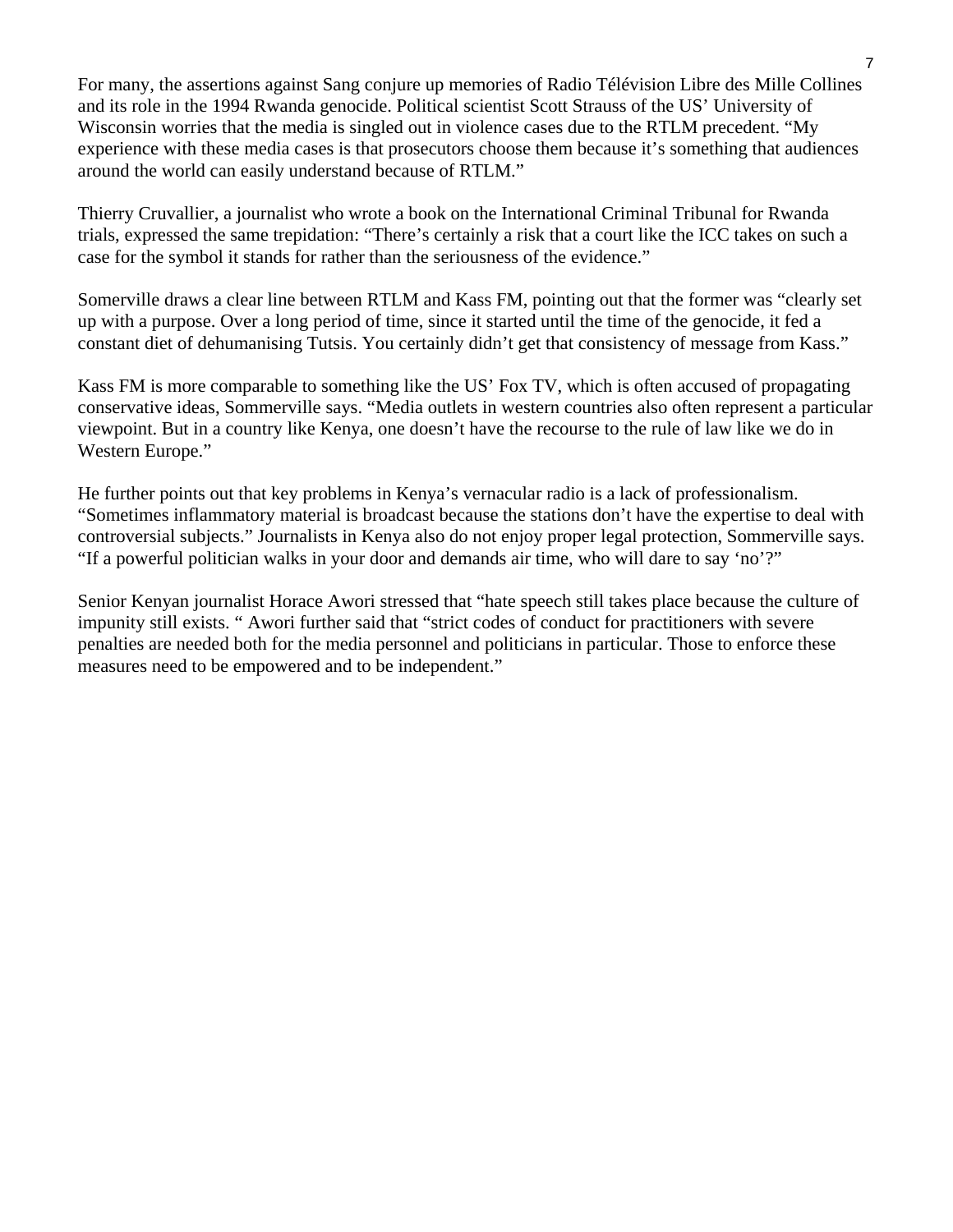Reuters Wednesday, 2 February 2011

### **Bosnian police arrest Sarajevo war crimes suspect**



Bosnian police have arrested a Bosnian Serb accused of murder, rape and intimidation of Muslims in the capital Sarajevo during the 1992- 95 war, the prosecutor's office said on Tuesday.

Sasa Baricanin, 41, was arrested by the State

Investigation and Protection Agency (SIPA) in the Bosnian Serb wartime stronghold of Pale, near the capital, the office said in a statement.

It said that Baricanin was under investigation by the state court's special war crimes division on suspicion of committing crimes against humanity in the Sarajevo neighbourhoods of Grbavica and Pale in 1992.

It said he was an accomplice of Veselin Vlahovic, also known as "Batko", a former Serb soldier suspected of hundreds of murders, rapes and tortures in Sarajevo. He was arrested last year in Spain and delivered to the Bosnian court.

"Baricanin is suspected of committing murder, rape, robberies and intimidation of Bosniak (Bosnian Muslim) civilians in the Sarajevo neighbourhoods of Grbavica and Vraca together with Vlahovic," the office said.

Vlahovic, 41, who was born in Montenegro, had three pending international arrest warrants. He was arrested on charges ranging from armed robbery to burglary and had been jailed after the Bosnian war for an armed robbery in Montenegro in 1998.

Bosnian Serbs, backed by the former Yugoslav army, launched a bloody ethnic cleansing campaign in April 1992 and within a few months captured almost three-quarters of the country and encircled Sarajevo where an estimated 10,000 people died during the three-and-a-half year siege.

An official close to the Vlahovic investigation said the prosecution is wrapping up the inquiry, seen as one of its most extensive, and would most likely result in an indictment against Vlahovic and his accomplices within a month.

The Bosnian war crimes court was set up in Sarajevo in 2005 to relieve the workload of the International Criminal Tribunal for the former Yugoslavia (ICTY) in The Hague.